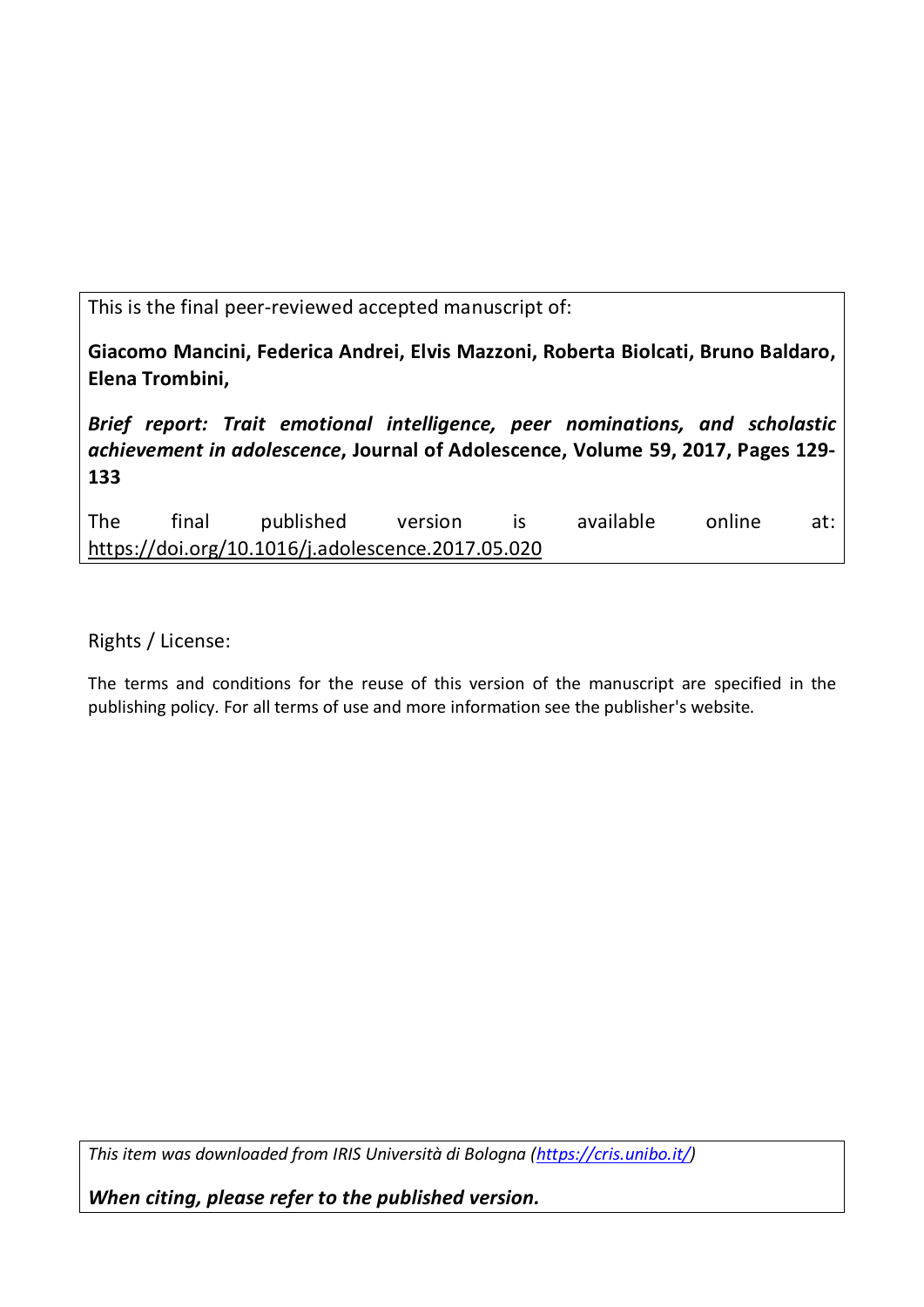## Brief report

# Brief report: Trait emotional intelligence, peer nominations, and scholastic achievement in adolescence

Giacomo Mancini <sup>a, \*</sup>, Federica Andrei <sup>b</sup>, Elvis Mazzoni <sup>b</sup>, Roberta Biolcati <sup>a</sup>, Bruno Baldaro <sup>b</sup>, Elena Trombini <sup>b</sup>

<sup>a</sup> Alma Mater Studiorum, University of Bologna, Departement of Education, via Filippo Re 6, 40126, Bologna, Italy

<sup>b</sup> Alma Mater Studiorum, University of Bologna, Departement of Psychology, viale Berti Pichat 5, 40126, Bologna, Italy

## **ABSTRACT**

Current research on trait EI in adolescents suggests that the construct impacts on several important domains of youths' psychological functioning, including school adjustment and achievement. The purpose of this study is to explore the role of trait EI and of its subcomponents, on adolescent's academic achievement. Data were collected from 321 Italian adolescents (162 female; Mage = 15.5,  $SD = 1.86$ ; aged 13-18 years) recruited from secondary schools. The effects of perceived and actual peer nominations, gender, personality dimensions, and non-verbal cognitive abilities were also controlled. Results highlight that trait EI as assessed by means of the TEIQue impacts Italian but not math's grades, while trait EI's factors predicted both academic subjects, with significant contributions of Self-Control and Sociability. Limitations and implications are discussed.

© 2017 The Foundation for Professionals in Services for Adolescents. Published by Elsevier

## 1. Introduction

Emotional Intelligence (EI) captures individual differences in how we perceive, communicate, regulate, and understand our own emotions and the emotions of others (Zeidner, Matthews, & Roberts, 2009). An increasing number of studies and meta-analysis (e.g., Sánchez-Álvarez, Extremera, & Fernández-Berrocal, 2015) attest to the importance of the construct and its applications in different domains, including health (e.g. Martins, Ramalho, & Morin, 2010), work (Schlaerth, Ensari, & Christian, 2013) and education (Fernández-Berrocal & Ruiz, 2008).

One of the most popular model of EI is trait EI or 'trait emotional self-efficacy' (Petrides & Furnham, 2000, 2001). Trait EI conceptualizes the construct as a combination of dispositions measurable through self-report questionnaires, and located at the lower levels of personality hierarchies (Petrides, Pita, & Kokkinaki, 2007). Particularly, trait EI refers to a person's perception of their emotional skills. As self-beliefs are important determinants of adaptive functioning and behaviors (e.g., Castiglione, Rampullo, & Licciardello, 2014), high trait EI scores may be especially relevant in buffering against the development of maladaptive outcomes. Though current literature suggests that the construct impacts on several important domains of youths' psychological functioning (Resurreccion, Salguero, & Ruiz-Aranda, 2014), mixed evidence is available on the relationship between trait EI and academic performance (e.g., Andrei, Mancini, Mazzoni, Russo, & Baldaro, 2015; Qualter,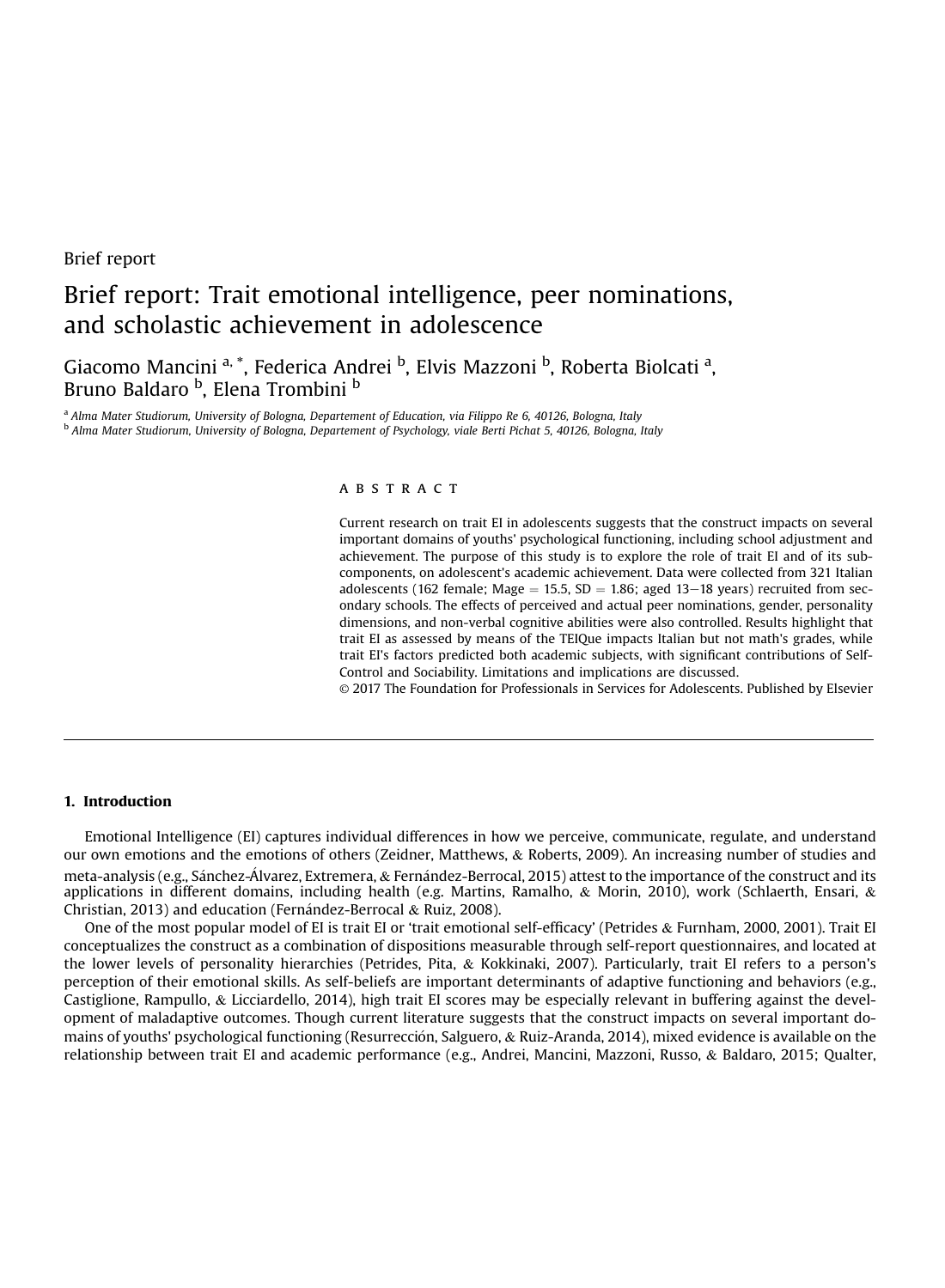Gardner, Pope, Hutchinson, & Whiteley, 2012; Siegling, Vesely, Saklofske, Frederickson, & Petrides, 2015). In addition, thus far no study has explored the role of trait EI's subcomponents in such relationship. This is considered by scholars of the field an essential step for an advancement in the field of EI (Di Fabio & Palazzeschi, 2015).

The present study aims to investigate the role of trait EI considering both the global construct's composite and its subdimensions on adolescent's academic achievement. Given their relevance for a good school adjustment (Beeri & Lev-Wiesel, 2012; Bowker & Spencer, 2010), the effects of perceived and actual peer acceptance/rejection will be controlled, together with those of gender, Openness and Conscientiousness from the Big Five personality trait model (McCrae & Costa, [1999\)](#page-5-0), and non-verbal cognitive abilities.

## 2. Method

#### 2.1. Participants

This study involved 321 Italian adolescents (162 female,  $M_{\text{age}} = 15.5$  years, SD = 1.86, age range from 13 to 18 years). We recruited participants from two State high schools in northern Italy. Students were excluded from subsequent analysis if they reported a diagnosis of psychological disabilities certified by the public mental health service and if they missed more than 15% of the items on the Trait Emotional Intelligence Questionnaire–Adolescent Full Form (TEIQue–AFF; Petrides, 2009).

## 2.2. Measures

#### 2.2.1. Trait EI

We used the Italian adaptation of the TEIQue-AFF to measure trait EI (Andrei, Mancini, Trombini, Baldaro, & Russo, 2014; Petrides, 2009). The TEIQue-AFF comprises 153 brief statements responded to on a 7-point scale, ranging from completely disagree to completely agree. The TEIQue-AFF ( $\alpha = 0.83$ ) comprises 4 factors: Well-Being ( $\alpha = 0.82$ ), Self-Control ( $\alpha = 0.65$ ), Emotionality ( $\alpha = 0.71$ ), Sociability ( $\alpha = 0.72$ ).

### 2.2.2. Peer nominations

We measured actual and perceived peer acceptance/rejection using a sociometric approach. Participants were asked to imagine that they were going to go on a school journey, and to indicate an unlimited number of classmates on each of four questions asking to nominate: (a) the peers they would like to take with them on the trip (peer acceptance); (b) those they would rather not take along (peer rejection); (c) those classmates who would accept them (perceived peer acceptance), and (d) those classmates who would reject them (perceived peer rejection).

#### 2.2.3. Personality traits

The Big Five Questionnaire-2 (BFQ-2; Caprara, Barbaranelli, Borgogni, & Vecchione, 2007) is a self-reported questionnaire comprising 134 items rated on a 5-point Likert scale. It provides scores on the five personality trait of Extraversion, Agreeableness, Conscientiousness, Emotional stability, and Openness. Cronbach's reliability coefficients for the BFQ-2 scales were: 0.82 for Extraversion, 0.85 for Agreeableness, 0.83 for Consciousness, 0.90 for Emotional stability, and 0.84 for Openness.

#### 2.2.4. Non verbal cognitive ability

We used Raven's Standard Progressive Matrices (SPM; Raven, 2008) to measure non-verbal cognitive ability. It comprises 60 items presented in five sets of 12 each, and providing a global IQ score.

#### 2.2.5. Scholastic performance

School offices provided first and second term grades in the core areas of high school curricula, namely Italian languageliteracy and math. Because these two subjects reflect pupils' performance in writing, reading, and arithmetic abilities, they were thought to be highly representative of academic achievement. Grades ranged from 1 to 10 (excellent), with sufficiency being 6.

#### 2.2.6. Recruitment and procedures

We obtained informed consent from parents/careers. All measures were administered collectively in classrooms at a time agreed upon with each institute, by specialized personnel, with respect for the ethical guidelines regarding privacy. A code number was assigned to each individual.

#### 2.3. Statistical analyses

All statistical analyses were performed using PASW (SPSS version 21.0 for Windows). Bivariate correlations were used to explore the association among variables, while hierarchical multiple regression analyses were employed to predict scholastic achievement. Each model comprised individual difference predictors entered in separate steps to assess for their incremental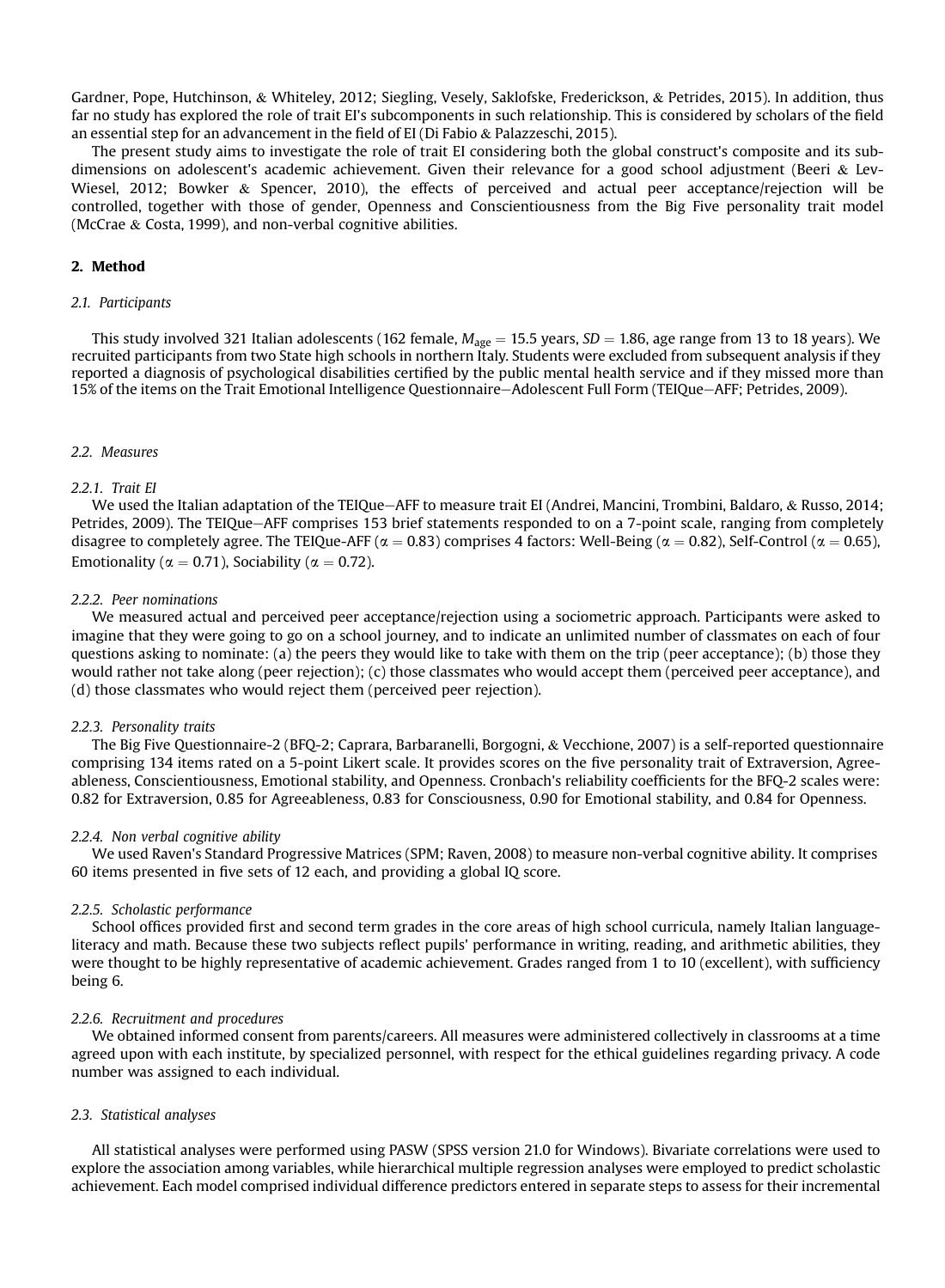contribution. Analysis were first run as moderated multiple regressions (Aiken & West, 1991; Cohen & Cohen, 1983) considering gender as a moderating variable. To analyze the peer nominations Social network analysis (SNA; Scott, 1991; Wasserman & Faust, 1994) was used. In this study, both actual and perceived sociometric status are represented by the indegree centrality, which was considered as the most effective to represent positive and negative sociometric status. This index goes from 0 (low status) to 1 (high status).

#### 3. Results

Correlations and multiple regression analyses were conducted to examine the relationship among trait EI, peer nomination and scholastic achievement. Table 1 reports Pearson's correlations among study variables. Briefly, the global TEIQue - AFF was found to correlate positively with participants' grades in literature ( $r = 0.19$ ,  $p < 0.001$ ), but not in math ( $r = 0.09$ ,  $p =$  n.s.), while none of the peer nomination indicators correlated with academic achievement (all  $ps =$  n.s.), with the exception of actual peer acceptance which correlated positively with both math ( $r = 0.12$ ,  $p < 0.05$ ) and Italian ( $r = 0.12$ ,  $p < 0.05$ ).

As there were significant correlations between gender and academic performance, as a preliminary step moderated hierarchical multiple regression analyses (Aiken & West, 1991; Cohen & Cohen, 1983) were tested considering gender as moderator of the relationship of peer nomination and trait EI indicators with scholastic achievement. Given that the moderation terms were non-significant ( $ps > 0.05$ ), they were dropped from the analyses.

The final regression models comprised four steps. Gender and non-verbal cognitive ability were included as Step 1, personality traits as Step 2, actual and perceived peer nomination indicators as Step 3, and either the global TEIQue-AFF score of the four trait EI dimensions as Step 4a and Step 4b respectively. The global TEIQue-AFF score predicted a significant amount of the variance in Italian language ( $\beta = 0.16$ ,  $p < 0.01$ ) but not in math ( $\beta = 0.02$ ,  $p =$  n.s.). Summary statistics regarding both models are shown in Table 2.

Analyses were rerun entering the four TEIQue-AFF factor scores in place of the global score. Inspection of the contribution of each of the EI dimensions revealed that Self-Control made statistically significant contribution to the prediction of both Italian ( $\beta$  = 0.16, p < 0.05) and math ( $\beta$  = 0.14, p < 0.01), while Sociability only significantly predicted Italian ( $\beta$  = 0.15, p < 0.05; see Table 2).

## 4. Discussion

This was the first study using the full adolescent form of the TEIQue to investigate the relationship between trait EI and its subdimensions with scholastic achievement in a sample of adolescents. As widely described in the literature (O'Connor & Paunonen, 2007; Roth et al., 2015), our study confirmed the relationship between cognitive ability, the personality dimensions of Conscientiousness and Openness and academic achievement. Our results also suggested that trait EI impacts Italian but not math's grades. Similarly, a previous study (Petrides, Frederickson, & Furnham, 2004) highlighted that Trait EI had no considerable influence on preadolescent's maths or science performance. Nevertheless, current literature shows mixed evidence on the role of trait EI assessed with the TEIQue over different school subjects (Siegling et al., 2015), thus requiring more thorough investigations on such relationship. Yet, as the use of aggregated global indices of both EI and school achievement could lead to some bias (Perera & DiGiacomo, 2015), it would be beneficial for future psychoeducational studies to consider and further expand their analyses on the construct's constituent elements as well as to distinguish by type of school subject.

#### Table 1

Intercorrelation matrix for study variables.

| Variable                                     |            | 2         | 3             | 4                                               | 5         | 6              | 7                                              | 8            | 9         | 10        | 11           | 12           | 13 | 14              | 15 |
|----------------------------------------------|------------|-----------|---------------|-------------------------------------------------|-----------|----------------|------------------------------------------------|--------------|-----------|-----------|--------------|--------------|----|-----------------|----|
| 1. Gender                                    |            |           |               |                                                 |           |                |                                                |              |           |           |              |              |    |                 |    |
| 2. Non-verbal IQ                             | 0.05       |           |               |                                                 |           |                |                                                |              |           |           |              |              |    |                 |    |
| 3. Openness                                  | $-0.01$    | $0.26***$ |               |                                                 |           |                |                                                |              |           |           |              |              |    |                 |    |
| 4. Conscientiousness                         | 0.01       | $0.17**$  | $0.57**$      |                                                 |           |                |                                                |              |           |           |              |              |    |                 |    |
| 5. Global TEI                                | $-0.04$    | $0.15*$   |               | $0.24**0.25**$                                  |           |                |                                                |              |           |           |              |              |    |                 |    |
| 6. Well-Being                                | $-0.06$    | 0.11      | $0.14*$       | $0.20**$ 0.82**                                 |           |                |                                                |              |           |           |              |              |    |                 |    |
| 7. Self-Control                              | $-0.25***$ | $0.15***$ |               | $0.21^{**}$ $0.26^{**}$ $0.56^{**}$ $0.33^{**}$ |           |                |                                                |              |           |           |              |              |    |                 |    |
| 8. Emotionality                              | $0.15***$  | 0.10      |               |                                                 |           |                | $0.15***$ $0.15***$ $0.77**$ $0.47**$ $0.25**$ |              |           |           |              |              |    |                 |    |
| 9. Sociability                               | $-0.04$    | 0.07      | $0.17**$ 0.08 |                                                 |           |                | $0.63**$ $0.54**$ $0.15**$                     | $0.49**$     |           |           |              |              |    |                 |    |
| 10. Actual peer acceptance                   | 0.03       | $-0.09$   | $-0.05$       | $-0.10$                                         |           | $-0.06 - 0.03$ | $-0.13*$                                       | $-0.04$ 0.04 |           |           |              |              |    |                 |    |
| 11. Actual peer rejection                    | 0.06       | $-0.25**$ | $-0.03$ 0.04  |                                                 | 0.02      | 0.02           | 0.07                                           | $-0.01$      | 0.00      | $-0.17**$ |              |              |    |                 |    |
| 12. Perceived peer acceptance                | 0.11       | $-0.00$   | $-0.07$       | $-0.10$ 0.05                                    |           | 0.07           | $-0.02$                                        | 0.04         | 0.05      | $0.38***$ | 0.00         |              |    |                 |    |
| 13. Perceived peer rejection                 | 0.05       | $-0.17**$ | $-0.01$       | $-0.01$                                         | $-0.02$   | $-0.04$ 0.07   |                                                | $-0.07$      | 0.03      | 0.08      | $0.35**0.10$ |              |    |                 |    |
| 14. Math grades                              | 0.05       | $0.18***$ |               | $0.23**0.23**$                                  | 0.09      | 0.06           | $0.16***$                                      | 0.06         | 0.06      | $0.12*$   | $-0.04$      | $-0.01$ 0.06 |    |                 |    |
| 15. Italian language/literature grades 0.12* |            | 0.11      |               | $0.32**0.24**$                                  | $0.19***$ | $0.13*$        | $0.17***$                                      | $0.17***$    | $0.17***$ | $0.12*$   | $-0.07$      | 0.04         |    | $0.02$ $0.68**$ |    |

Note.  $IQ =$  Intelligence Quotient; TEI  $=$  Trait Emotional Intelligence.

 $*p < 0.05$ .  $*p < 0.01$ .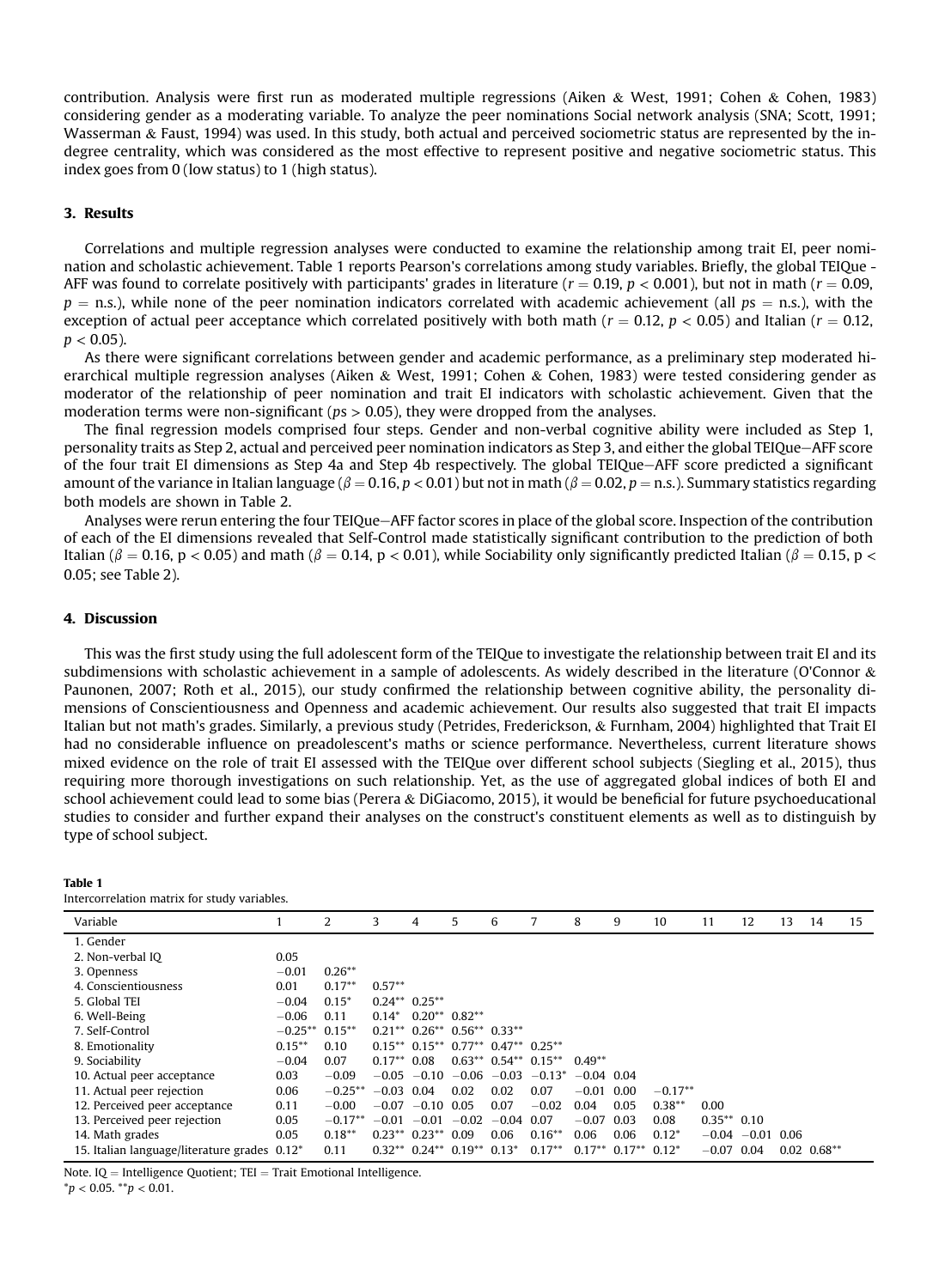#### Table 2

| Hierarchical Regression Analyses with Demographics and IQ (Step 1), the Big Five (Step 2), Peer Nomination |
|------------------------------------------------------------------------------------------------------------|
| (Step 3) and either Global Trait EI (Step 4a) or the TEIQue Factors (Step 4b).                             |

| Criterion                 | Italian                |                                                   | Maths                  |                             |  |  |
|---------------------------|------------------------|---------------------------------------------------|------------------------|-----------------------------|--|--|
| Step 1                    | $F(2, 312) = 4.4^*$    |                                                   |                        | $F(2, 312) = 7.39***$       |  |  |
| Step 2                    | $F(5, 309) = 9.07***$  |                                                   | $F(5, 309) = 7.94***$  |                             |  |  |
| Step 3                    | $F(9, 305) = 6.88***$  |                                                   | $F(9, 305) = 6.74$     |                             |  |  |
| Step 4a                   | $F(10, 304) = 7.15***$ |                                                   | $F(10, 304) = 6.06***$ |                             |  |  |
| Step 4b                   |                        | $F(13, 301) = 5.89$ ***<br>$F(13, 301) = 5.19***$ |                        |                             |  |  |
| Predictor                 | β                      | $\Delta R^2$ adj                                  | β                      | $\Delta R^2$ <sub>adj</sub> |  |  |
| Step 1                    |                        | $0.03*$                                           |                        | $0.05***$                   |  |  |
| Gender                    | 0.11                   |                                                   | 0.03                   |                             |  |  |
| IO.                       | $0.13*$                |                                                   | $0.22***$              |                             |  |  |
| Step 2                    |                        | $0.11^{\ast\ast\ast}$                             |                        | $0.07***$                   |  |  |
| Conscientiousness         | $0.19*$                |                                                   | $0.25***$              |                             |  |  |
| Openness                  | $0.27***$              |                                                   | $0.16*$                |                             |  |  |
| Step 3                    |                        | $0.04***$                                         |                        | $0.06***$                   |  |  |
| Actual peer acceptance    | $0.17***$              |                                                   | $0.25***$              |                             |  |  |
| Actual peer rejection     | 0.11                   |                                                   | $-0.05$                |                             |  |  |
| Perceived peer acceptance | $-0.03$                |                                                   | $-0.12$                |                             |  |  |
| Perceived peer rejection  | 0.01                   |                                                   | 0.06                   |                             |  |  |
| Step 4a                   |                        | $0.02***$                                         |                        | 0.00                        |  |  |
| Global TEI                | $0.16***$              |                                                   | 0.02                   |                             |  |  |
| Step 4b                   |                        | $0.04*$                                           |                        | 0.02                        |  |  |
| Well-Being                | $-0.00$                |                                                   | $-0.03$                |                             |  |  |
| Self-Control              | $0.16*$                |                                                   | $0.14***$              |                             |  |  |
| Emotionality              | $-0.05$                |                                                   | $-0.11$                |                             |  |  |
| Sociability               | $0.15$ <sup>*</sup>    |                                                   | 0.07                   |                             |  |  |

Note. IQ = Intelligence Quotient; TEI = Trait Emotional Intelligence. \*p < 0.05. \*\*p < 0.01. \*\*\*p < 0.001.

Along these lines, regarding the four TEIQue factors, Self-Control significantly predicted both academic subjects, while Sociability played a role in the prediction of Italian only. Differently from other studies investigating trait EI's incremental validity with the TEIQue in adult populations (Andrei, Siegling, Aloe, Baldaro, & Petrides, 2016), Well-being did not emerge as significant predictor. Hence, further studies on the incremental validity of trait EI's factor during adolescence are needed to further clarify their role.

Furthermore, it seems that students who are actually more accepted by classmates have a better performance in both school subjects considered by the present study, thus confirming already existing literature (Andrei et al., 2015; Roseth, Johnson, & Johnson, 2008). The use of a non-self-reported tool for the assessment of peer acceptance helps to broaden the psychoeducational literature that mainly emphasizes the role of peer rejection during adolescence as a negative predictor of educational performance as a negative experience (Lev-Wiesel, Nuttman-Shwartz, & Sternberg, 2006; London, Downey, Bonica, & Paltin, 2007). These results are therefore in line with the principles of positive psychology, which suggests the relevance of positive psychological factors such as peer acceptance, rather than rejection, on students' school engagement and academic outcomes (Shankland & Rosset, 2016).

Though this study has a number of strengths, such as the combined use of self-report questionnaires and sociometric measures, several limitations should be acknowledged. Particularly, the correlational nature of the analyses, the crosssectional design, and the mono-cultural setting may have biased our results. Cross-cultural studies, comparing different cultural groups and school settings using similar measures and variables, may improve the accuracy of these findings. Future research may acknowledge that results referring to the academic context tend to require diverse demands of their students, influencing the role of psychological attribute, including trait EI, over academic success. Moreover, future studies could add further data regarding the TEIQue-AFF by using more sophisticated statistical analyses, such as confirmatory factor analysis to test the factor structure of this version of the measure and structural equations modeling to analyze its relationships with other variables.

Our results provide useful insight into the relationship between trait EI and academic achievement in the context of Italian secondary schools. Future investigations are needed to expand our results, and support the development of new interventions in the school context to enhance trait EI (Di Fabio & Kenny, 2011).

### References

Aiken, L. S., & West, S. G. (1991). Multiple regression: Testing and interpreting interactions. Newbury Park, CA: Sage.

Andrei, F., Mancini, G., Mazzoni, E., Russo, P. M., & Baldaro, B. (2015). Social status and its link with personality dimensions, trait emotional intelligence, and scholastic achievement in children and early adolescents. Learning and Individual Differences, 42, 97-105.

Andrei, F., Mancini, G., Trombini, E., Baldaro, B., & Russo, P. M. (2014). Testing the incremental validity of trait emotional intelligence: Evidence from an Italian sample of adolescents. Personality and Individual Differences, 64, 24-29.

Andrei, F., Siegling, A. B., Aloe, A. M., Baldaro, B., & Petrides, K. V. (2016). The incremental validity of the trait emotional intelligence questionnaire (TEIQue): A systematic review and meta-analysis. Journal of Personality Assessment, 98, 261-276.